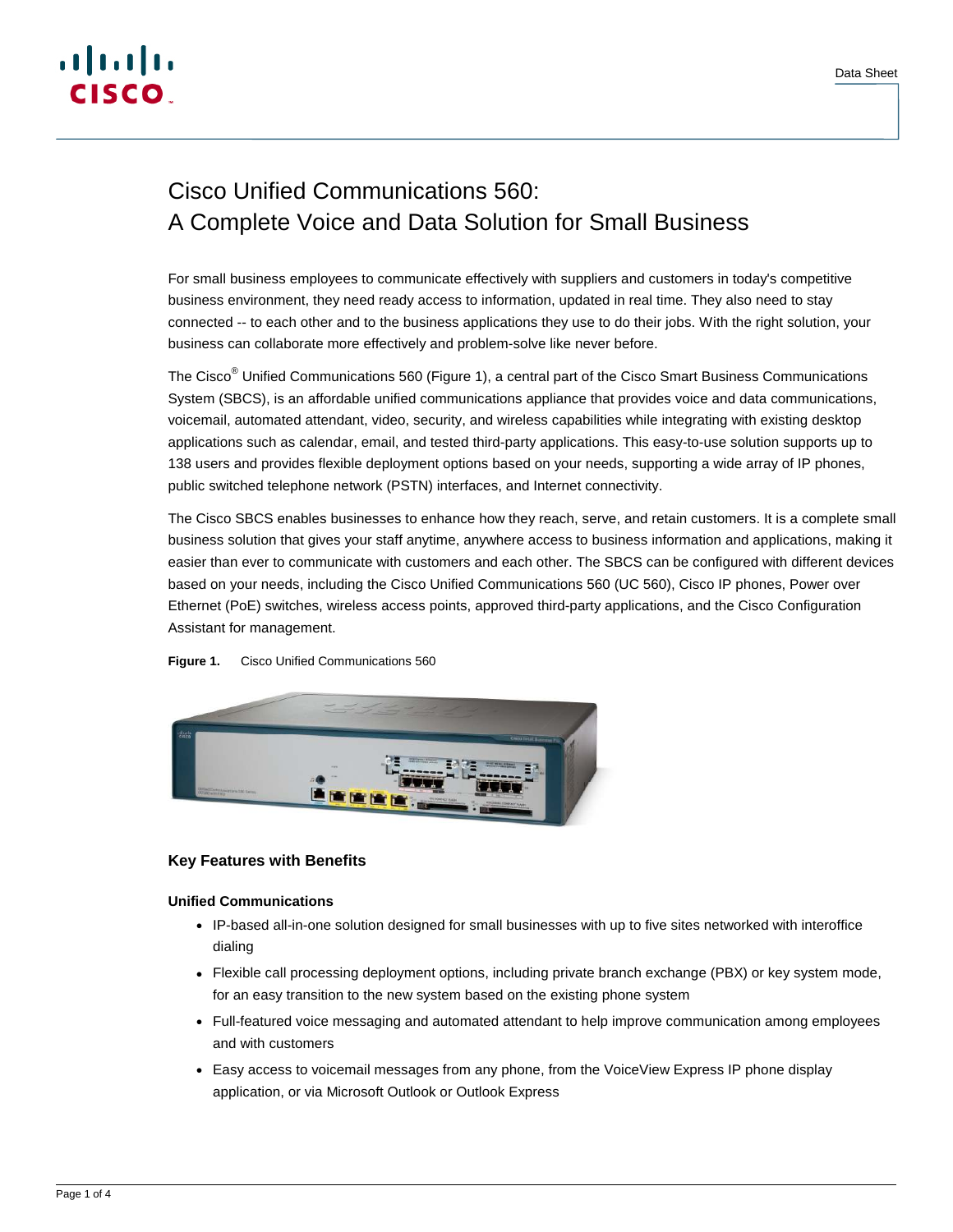- Fax mail for each user, with faxes delivered directly to the desktop email client and the ability to redirect to any fax machine when checking voicemail via phone
- Choice of Cisco Unified IP Phones 6900 and 7900 Series and Cisco Small Business SPA Series IP Phones, including wireless handsets and Session Initiation Protocol (SIP) phones
- Cisco IP Communicator soft phone, enabling employees who are traveling or working from home to stay in touch using any Windows computer
- Video telephony that is as easy as making a voice call, using a Cisco USB video camera connected to any 7900 Series phone, selected 6900 Series phones or to the IP Communicator soft phone

#### **PSTN Connectivity**

- Phone line connectivity using analog lines (FXO) or ISDN Basic Rate Interface (BRI) with optional digital trunks (T1/E1/PRI), providing the ability to add trunking as the business grows
- Built-in cost-saving Session Initiation Protocol (SIP) trunking with preset configurations from major carriers
- Four analog phone connections (FXS) to support traditional fax machines or analog phones

#### **Secure Network Foundation**

- Network security is included at no extra cost, including Cisco IOS® Firewall to protect the entry point into your network
- Virtual private network (VPN) IP Security (IPsec) enables site-to-site networking, and Secure Sockets Layer (SSL) provides remote users highly secure access to the network
- Three Gigabit Ethernet expansion ports can be used with Cisco Small Business ESW 500 Series Switches with Power over Ethernet (PoE) or Cisco 300 Seris Managed switches to power IP phones, access points, and other SBCS devices
- Optional external Cisco AP 541N clustering wireless access point that enables mobile networking (data and voice) for office spaces, helping increase employee flexibility and productivity

#### **Applications**

- Smart Business Productivity Applications are included with each UC 500 Series model to help enhance employee productivity:
	- Cisco TimeCardView tracks employee hours worked and provides reports to managers showing who is in the office, with the ability to import hours directly to QuickBooks
	- Cisco Single Number Reach allows callers to reach employees at their desks or mobile phones for improved customer service or to close sales more quickly
	- Live Record and Live Reply enable Cisco Unity Express subscribers to record live conversations and store the recording as a message in their mailbox and reply to other user's messages
- Cisco Smart CallConnectors prov**i**de call control, click to dial, inbound screen pop, presence, and instant messaging, all integrated with popular Windows applications including Microsoft Outlook and Internet Explorer
- Cisco MonitorView on the Cisco SPA525G2 IP Phone provides monitoring for up to four video surveillance cameras from the phone display

#### **Simplified Configuration and Network Management**

● Cisco Configuration Assistant, a Windows-based application, is available for easy configuration of the UC 560 and related SBCS devices, including unified communications (phones and software), switching, routing, wireless, Smart Business Productivity Applications, and security features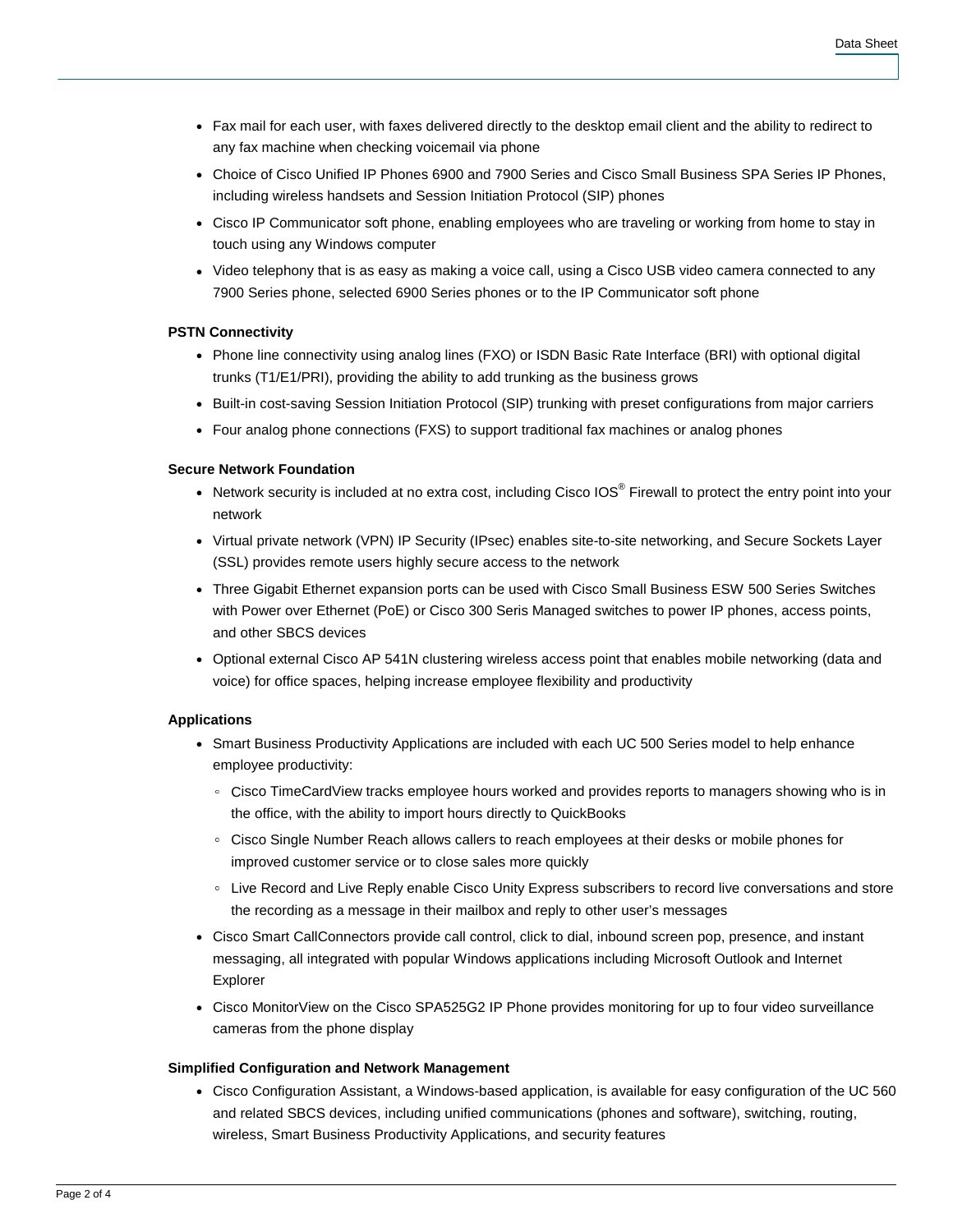- Cisco Configuration Assistant can simplify the deployment of advanced UC560 features such as Basic ACD and meet-me conferencing, as well as configuring the UC560 to integrate with approved third-party applications
- Cisco Office Manager is a no-cost desktop application that the small business office administrator can use to independently perform routine operational tasks for the Cisco SBCS after it is configured by the partner.

### **Product Specifications**

For a detailed description of the features of the SBCS, see the SBCS Feature Description Guide, available at http://www.cisco.com/en/US/prod/collateral/voicesw/ps6882/ps10585/cisco\_sbcs\_\_fdg\_c07-557625-02\_.pdf

For hardware specifications plus telecommunications and wireless compliance and licensing details, see the Cisco Unified Communications 560 Hardware Reference Guide, available at [http://www.cisco.com/en/US/partner/products/ps7293/products\\_data\\_sheets\\_list.html.](http://www.cisco.com/en/US/partner/products/ps7293/products_data_sheets_list.html)

#### **Warranty Information**

The Cisco Unified Communications 560 has one year of hardware support and 90 days of software support though the Small Business Support Center.

Find detailed warranty information on Cisco.com at the **Product Warranties** page.

#### **Ordering Information**

Cisco Small Business products are offered exclusively though Cisco distribution partners.

Table 1 gives the ordering information for the Cisco Unified Communications 560, licenses, and accessories. Table 2 lists the modules and interface cards available. Table 3 gives the physical specifications for the Cisco Unified Communications 560.

| Table 1. |  | Ordering Information |
|----------|--|----------------------|
|----------|--|----------------------|

| <b>Product SKU</b>     | <b>Detailed Description</b>                                                                                                                                                                                                           |
|------------------------|---------------------------------------------------------------------------------------------------------------------------------------------------------------------------------------------------------------------------------------|
| <b>UC560-FXO-K9</b>    | Cisco Unified Communications 560 with 24 user licenses for UC and integrated messaging, 4 FXO ports, 4 FXS ports, 3<br>Layer 2 Gigabit Ethernet expansion ports, and 2 voice interface card (VIC) slots. Upgradable to 138 users max. |
| <b>UC560-BRI-K9</b>    | Cisco Unified Communications 560 with 24 user licenses for UC and integrated messaging, 2 BRI ports, 3 Layer 2 Gigabit<br>Ethernet expansion ports, and 2 VIC slots. Upgradable to 138 users max.                                     |
| <b>UC560-T1E1-K9</b>   | Cisco Unified Communications 560 with 24 user licenses for UC and integrated messaging, 4 FXO ports, 3 Layer 2 Gigabit<br>Ethernet expansion ports, 1 T1/E1 PRI port, and 1 VIC slot. Upgradable to 138 users max.                    |
| $L$ -UC-PRO-8U=        | E-delivery license for the Cisco Unified Communications 500 Series for 8 additional users                                                                                                                                             |
| <b>MEMUC500-8192CF</b> | 8 GB compact flash for Cisco Unified Communications 560. Extends voicemail capacity up to 132 hours/                                                                                                                                  |
| <b>CON-SBS-SVC4</b>    | 3-year Cisco Small Business Support Service                                                                                                                                                                                           |

#### **Table 2.** Modules and Interface Cards Supported in an Open VIC Slot

| <b>Product SKU</b>  | <b>Description</b>                                                                                                  |
|---------------------|---------------------------------------------------------------------------------------------------------------------|
| <b>VIC-4FXS/DID</b> | 4-port VIC-FXS/direct inward dialing (DID)                                                                          |
| VIC3-4FXS/DID       | 4-port VIC-FXS/DID                                                                                                  |
| VIC2-FXS            | 2-port VIC-FXS                                                                                                      |
| VIC2-2FXO           | 2-port VIC-FXO (universal)                                                                                          |
| VIC3-2FXS/DID       | 2-port VIC-FXS/DID (note that this card requires Cisco IOS Software Release 12.4(20)T or later)                     |
| VIC2-4FXO           | 4-port VIC-FXO (universal)                                                                                          |
| VIC2-2BRI-NT/TE     | 2-port VIC-BRI (network terminal [NT] and terminal equipment [TE])                                                  |
| VWIC2-1MFT-T1/E1    | 1-port VWIC-T1/E1 for voice (ISDN Primary Rate Interface [PRI] and channel associated signaling [CAS]); data is not |